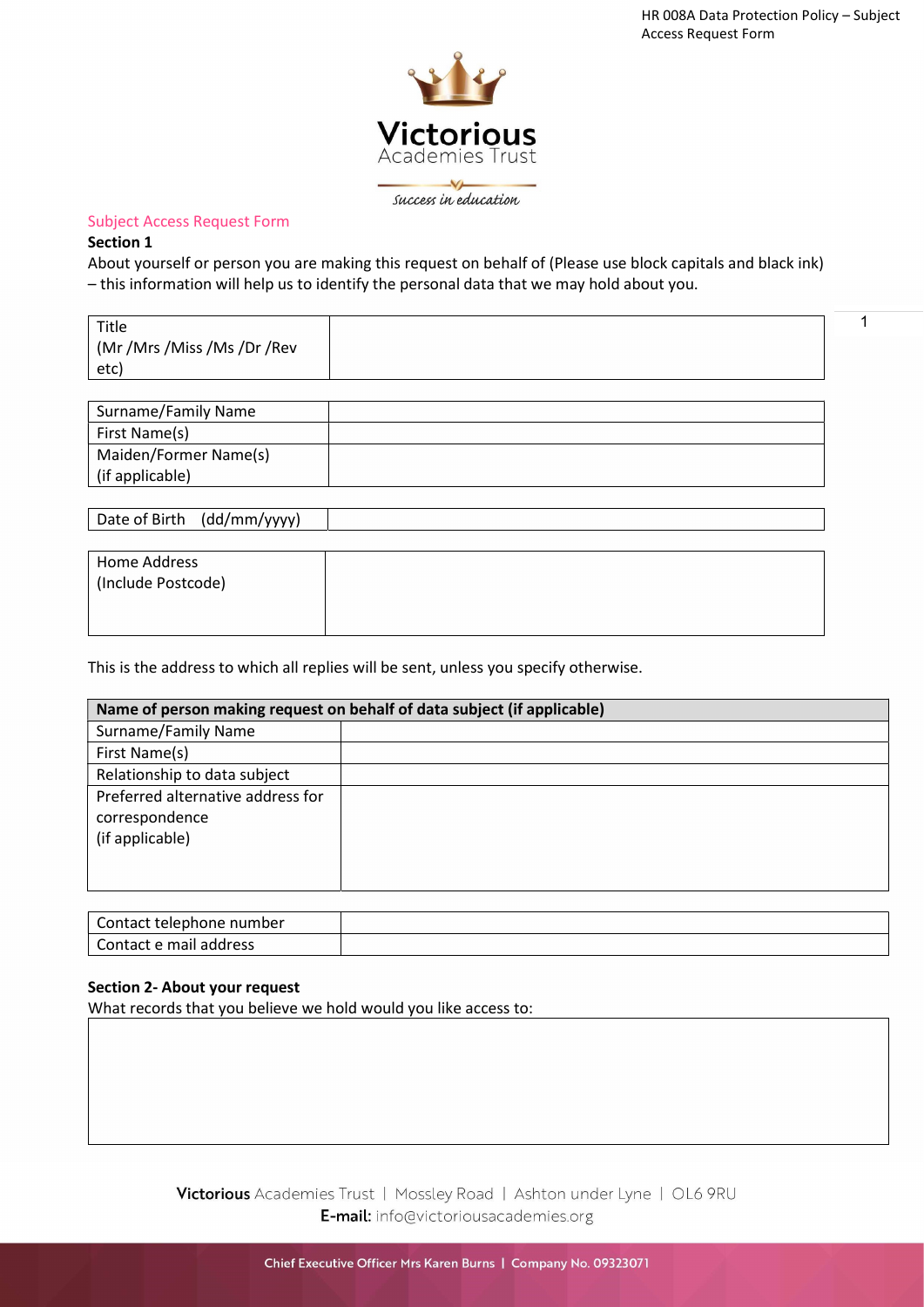

success in education

| Have you made a request for this information before? (Yes/No)  |  |
|----------------------------------------------------------------|--|
| If Yes, could you please provide date of request? (dd/mm/yyyy) |  |
|                                                                |  |
| Where do you want to view your information?                    |  |

For example in person, or be sent a paper copy to your home or alternative address or be sent a copy in a specific electronic format to an e mail address

(if this is your preferred option we would encrypt the file to keep it secure)

Do you need any other help with this request? (Please specify below)

### Section 3 - Proof of identity

Establishing Proof of Identity

If we have a verified current address for you on our systems, we will contact you at that address and ask you to confirm that the request has come from yourself.

If this is not possible, we will ask for documentary evidence to verify you are who you say you are.

To help establish your identity we may ask you to provide at least two different documents which, between them, provide sufficient information to prove your name, date of birth, current address and signature. For example, a combination of driving licence, medical card, birth/adoption certificate, passport and any other official documents e.g. utility bills, which show those details.

If you are making this request on behalf of someone else you must provide evidence you have the right to do so, e.g. letter of consent, birth certificate evidencing you have parental responsibility for a child or any other relevant legal documentation, unless you have supplied this information to us already for other purposes.

On receipt of completed form, we will contact you to arrange verification of these documents.

Please note that it may be necessary to seek further information or proof of identity (of data subject or applicant) before the request can be processed. If this is the case, then the statutory one-month day limit will start from the date all necessary information and proof is received. Every effort will be made to provide you with your information as soon as possible after receipt of your application, however in some cases we may need longer than a month to respond to your request if any complex issues are involved.

> Victorious Academies Trust | Mossley Road | Ashton under Lyne | OL6 9RU E-mail: info@victoriousacademies.org